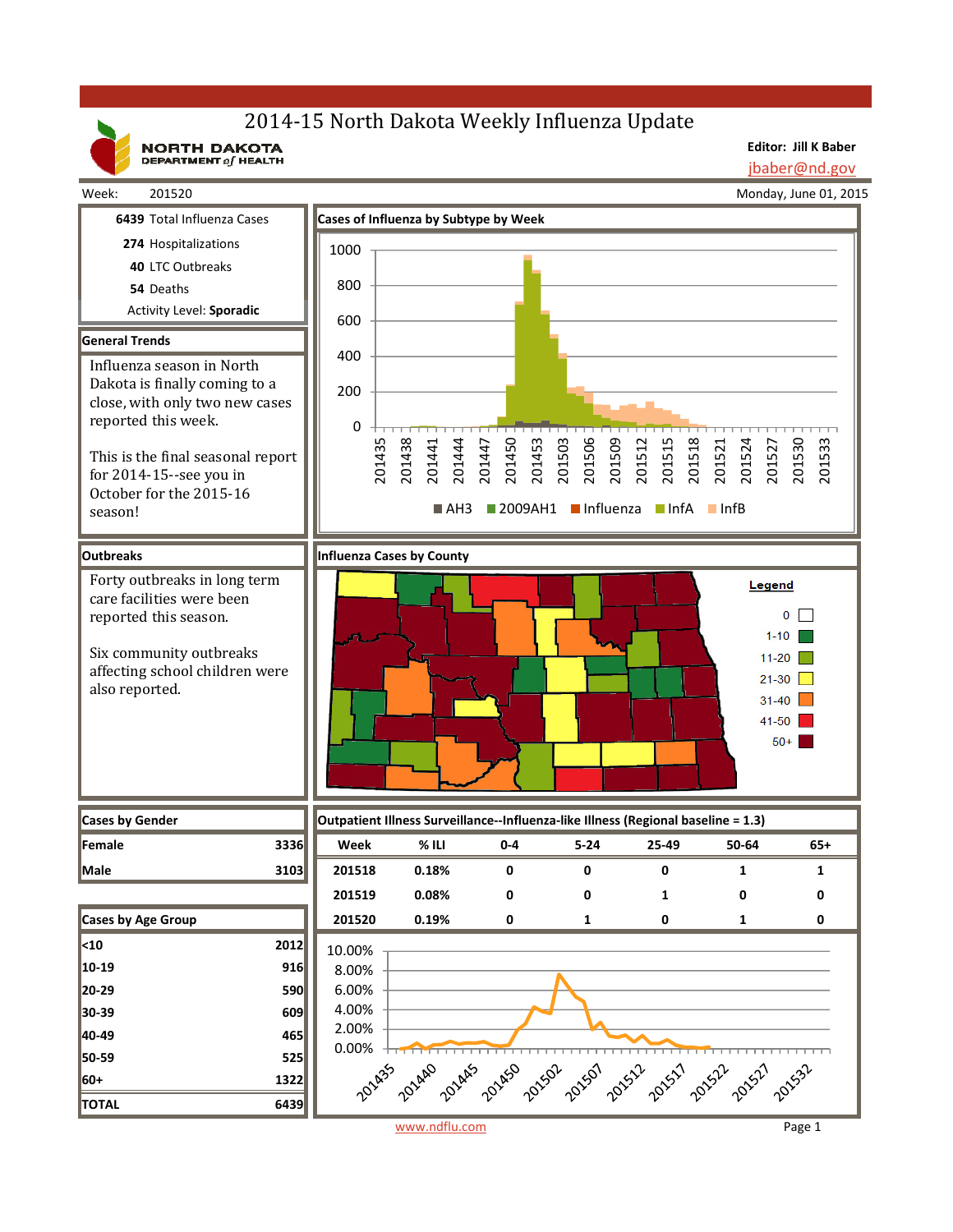# 2013-14 North Dakota Weekly Influenza Update

**NORTH DAKOTA**<br>DEPARTMENT of HEALTH

#### Week: 201520



# Monday, June 01, 2015 **North Dakota Syndromic**

### **Surveillance--Influenza-like Illness (ILI)**

The percent of visits for ILI this week in our syndromic surveillance system is **0.20%**. Syndromic surviellance data includes hospital and walk-in clinic data from facilities across North Dakota, as well as ND data we receive from the Department of Defense.



**Surviellance** State-wide percent positivity of influenza testing at sentinel laboratories **decreased** this week to **3.39**%.



\*These data do not represent all laboratory results for influenza.



Percent positivity for RSV **increased** to **1.85**% this week.

### **National Statistics:**

National influenza activity and surveillance information is available from the CDC FluView website at: http://www.cdc.gov/flu/weekly/, and is updated every Friday.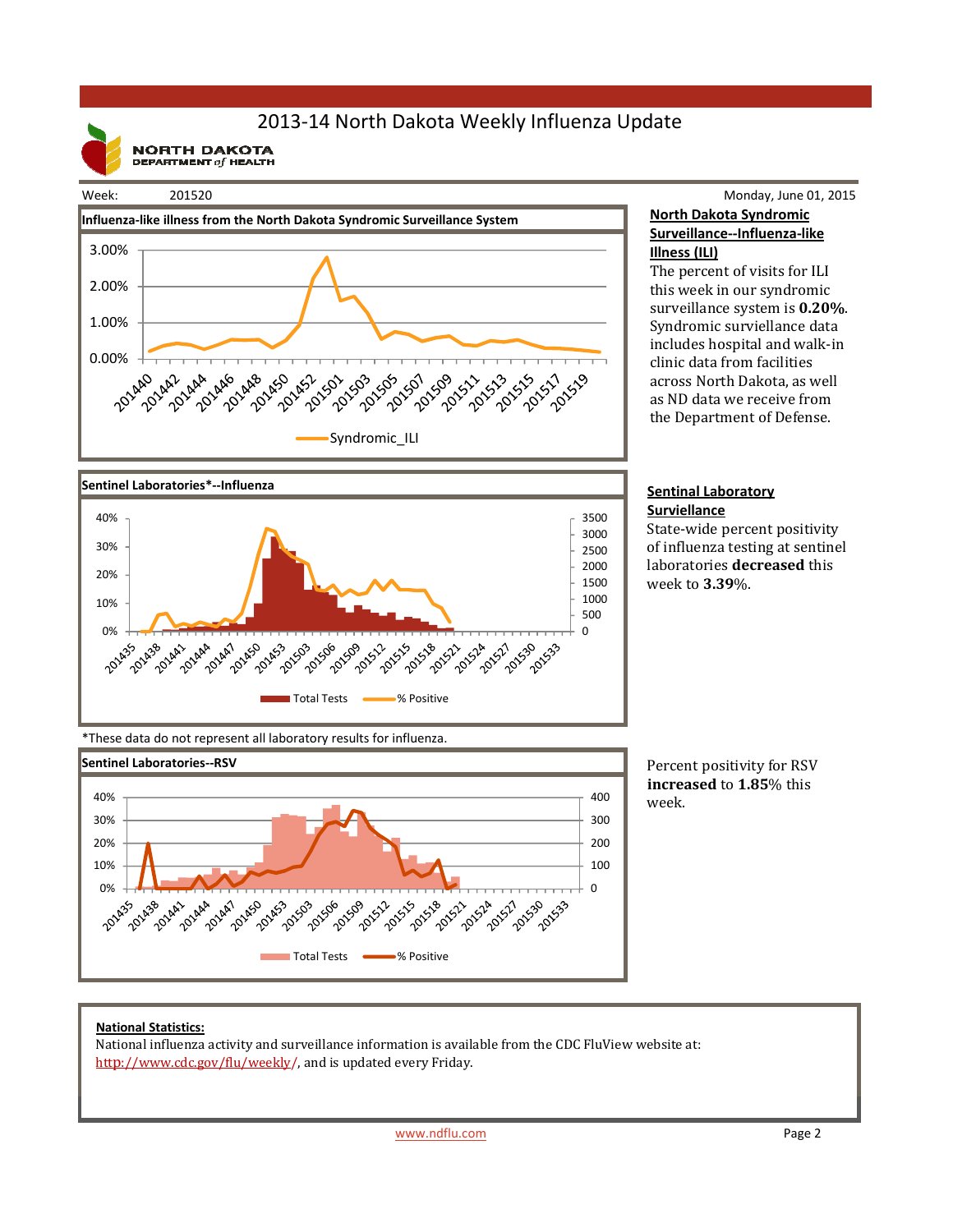# 2013-14 North Dakota Weekly Influenza Update

 $\begin{array}{c} {\bf NORTH} \ {\bf DAKOTA} \\\bf{DEFAATMENT} \ of \ {\bf HELTH} \end{array}$